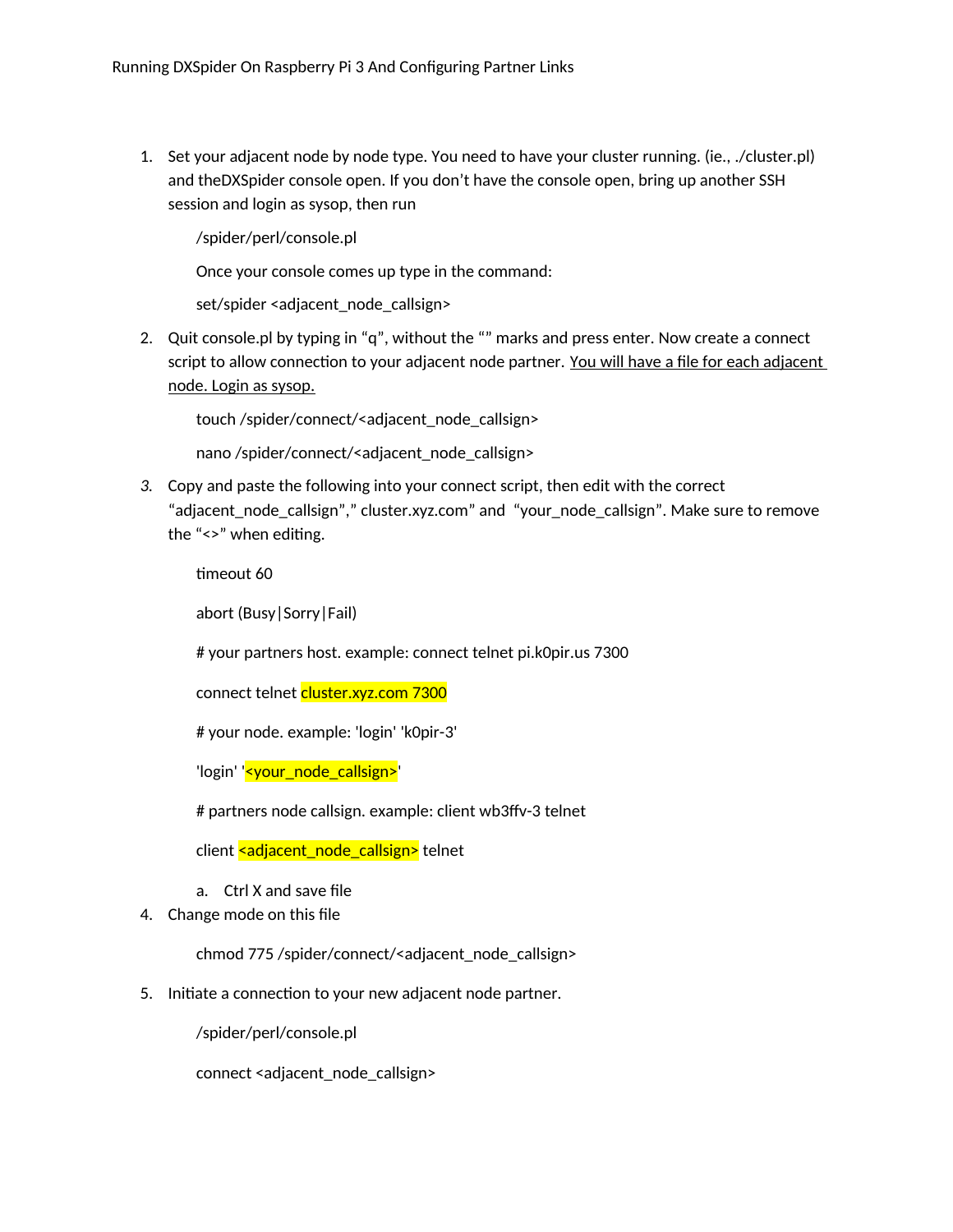- 6. You should now see spots in the console. It may take a few seconds before you see them.
- 7. You need a cron job to connect to the nodes automatically when starting DXSpider. Quit console.pl by typing in "q", without the "" marks and press enter.

sudo su touch /spider/local\_cmd/crontab

nano /spider/local\_cmd/crontab

8. Copy and paste this into the file then edit the callsign. One crontab, just keep adding your partners to it starting on a new line at the bottom.

# Check every 10 minutes to see if xxxx is connected and if not

# start a connect job

0,10,20,30,40,50 \* \* \* \* start\_connect('k0pir-2') unless connected('k0pir-2')

- a. Ctrl X then save file.
- 9. Change mode on this file.

chmod 775 /spider/local\_cmd/crontab

10. To allow a partner node to connect to your DXSpider node at startup it must be declared as a spider type. Do this with a startup file.

nano /spider/scripts/startup

11. Copy and paste the following into the startup file. One startup file, just keep adding your partners to it starting on a new line. This allows your partner nodes to connect to your node. Make sure to remove the "<>" when editing.

# # startup script # #set maximum number of spots allowed to 100 set/var \$Spot::maxspots = 100 set/spider <adjacent\_node\_callsign>

a. Ctrl X then save file.

12. DXSpider will be writing a lot of data so it must be purged regularly. Courtesy [DO7PSL.](http://do7psl.de/installation-of-dxspider-on-a-raspberry-pi/)

touch /etc/cron.daily/spider

nano /etc/cron.daily/spider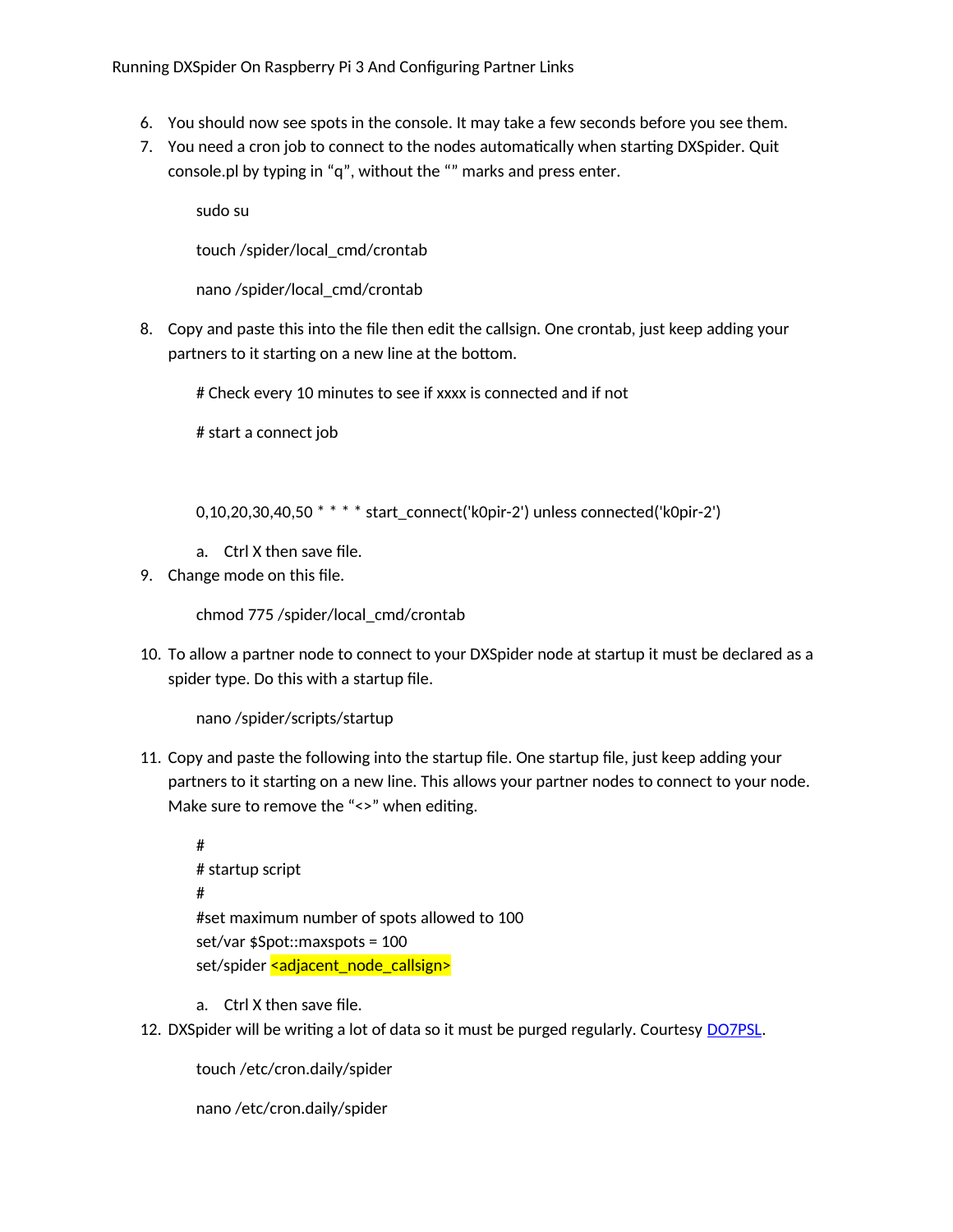13. Copy and paste this into the file.

#!/bin/sh

# We need to delete old files.

spiderdir="/spider/data/spots/2016"

if [ -n "\$spiderdir" ] && [ -d "\$spiderdir" ]; then

# only keep three days' depth of these

find "\$spiderdir" -type f -mtime +3 -exec rm  $\{\}\setminus\;$ 

fi

spiderdir="/spider/data/debug/2016"

if [ -n "\$spiderdir" ] && [ -d "\$spiderdir" ]; then

# only keep a couple of day's depth of these

find "\$spiderdir" -type f -mtime +2 -exec rm  $\{\}\setminus\;$ 

fi

spiderdir="/spider/data/log/2016"

if [ -n "\$spiderdir" ] && [ -d "\$spiderdir" ]; then # only keep a week's depth of these find "\$spiderdir" -type f -mtime +7 -exec rm  $\{\}\setminus\;$ 

fi

a. Ctrl X then save file. 14. Make it executable.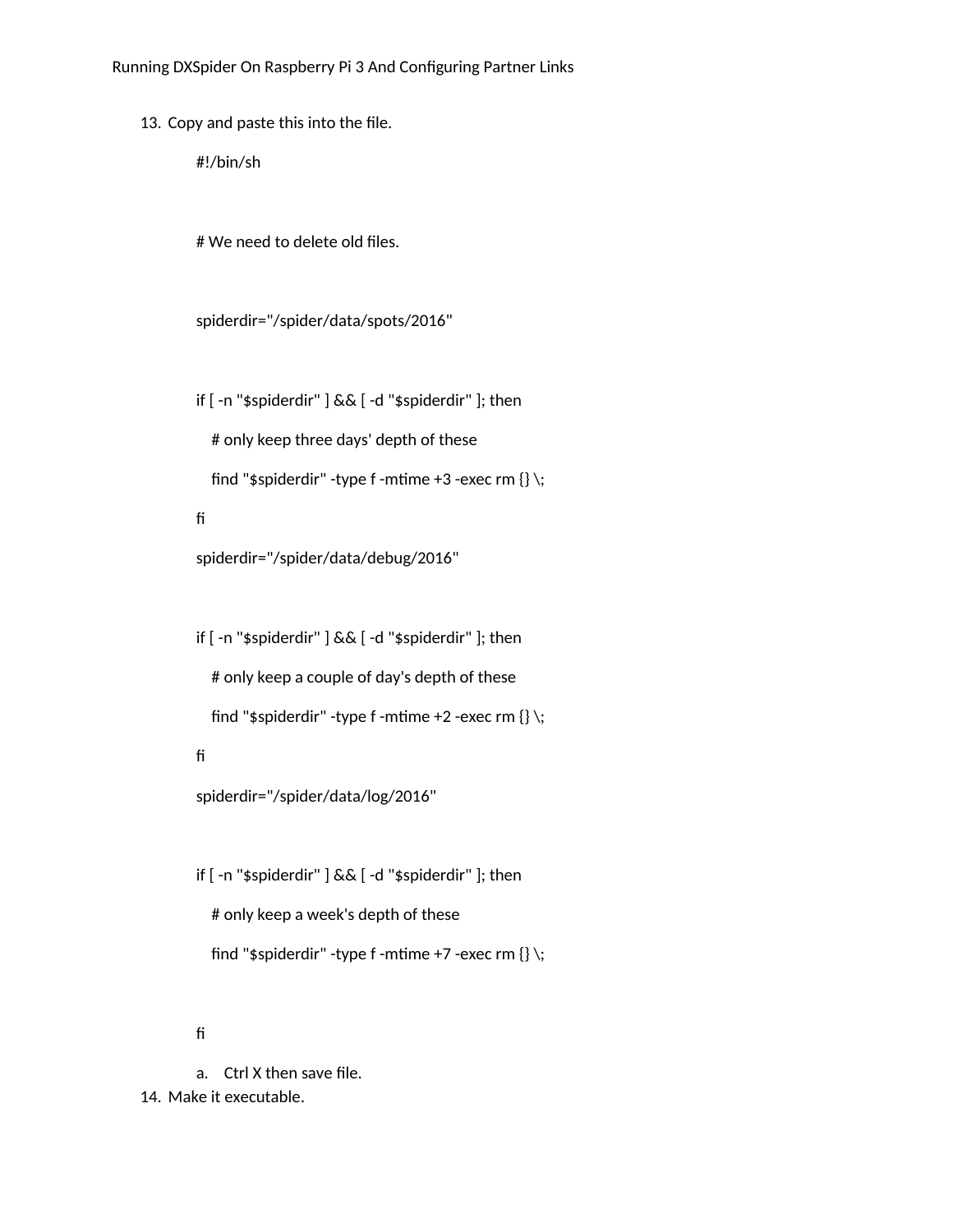chmod a+x /etc/cron.daily/spider

15. Let's do it weekly too. Courtesy [DO7PSL.](http://do7psl.de/installation-of-dxspider-on-a-raspberry-pi/)

touch /etc/cron.weekly/clear\_log.sh

nano /etc/cron.weekly/clear\_log.sh

16. Copy and paste this into the file.

#!/bin/sh

# We need to delete old files.

logdir="/var/log"

rm \$logdir/\*.gz

- a) Ctrl X then save file.
- 17. Make it executable.

chmod a+x /etc/cron.weekly/clear\_log.sh

18. Let's reboot to see if everything is still working. At the prompt type in:

shutdown –r now

19. After rebooting , login and start your cluster and in another SSH session open your console. You should see spots after a few minutes. Give it some time.

cd /spider/perl

./cluster

/spider/perl/console.pl (Open another SSH session and start the console. In a few minutes, could be longer, do you see spots? Yes, awesome! No, go back and check the connect script and chmod 775.)

20. Just a couple of more things. We want DXSpider to restart on reboot and in the Raspberry Pi 3 we will need to start it as a service. We'll use a script which was written by [SV5FRI](http://www.sv5fri.eu/?p=2292471).

sudo nano /etc/init.d/dxspider

21. Copy and paste the following script into the file then save and close.

#!/bin/sh ### BEGIN INIT INFO # Provides: dxspider # Required-Start: \$all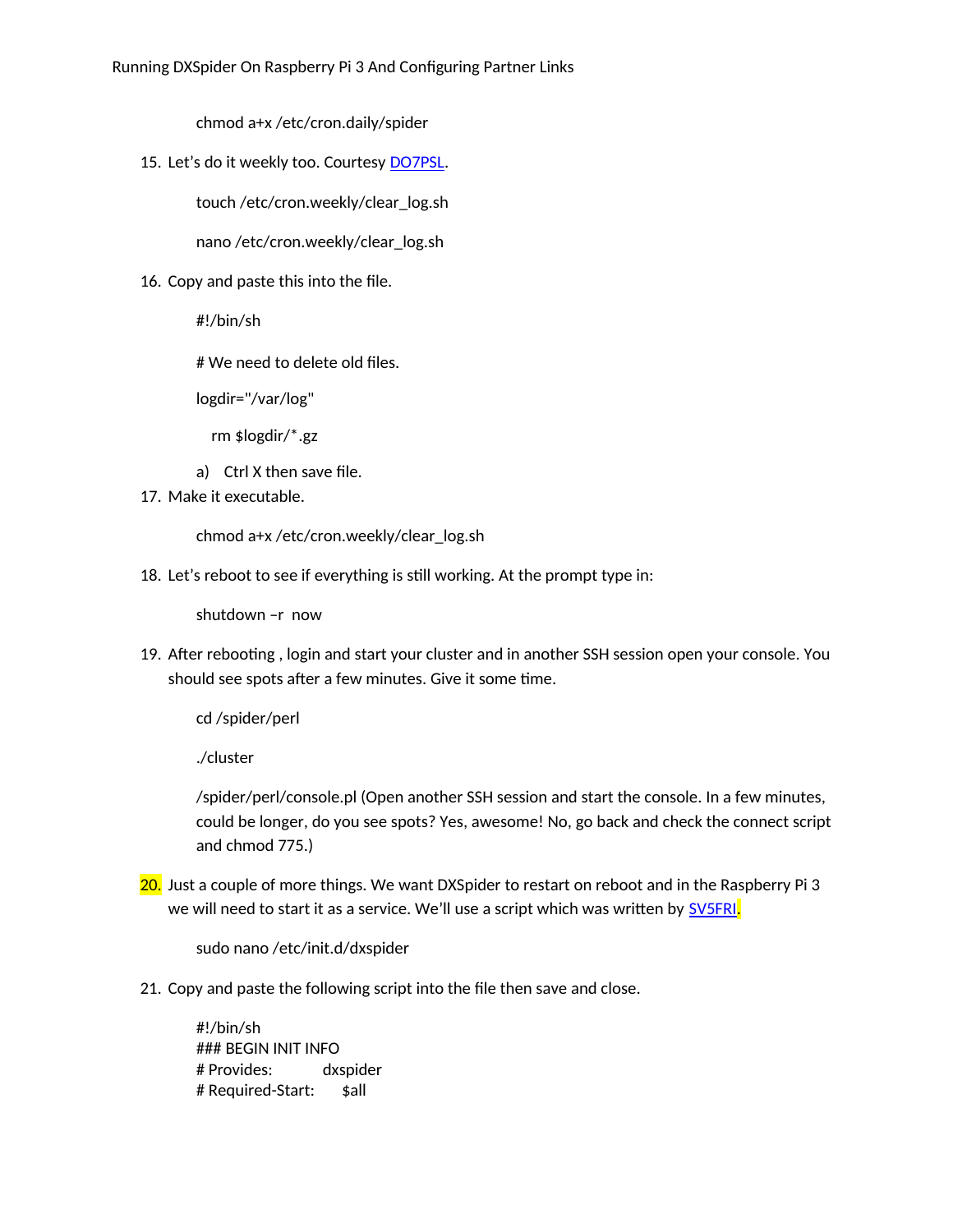Running DXSpider On Raspberry Pi 3 And Configuring Partner Links

```
# Required-Stop: $all
# Default-Start: 2 3 5
# Default-Stop: 0 1 6
# Short-Description: Dxspider
### END INIT INFO
#
# Created by SV5FRI
# Email: sv5fri@gmail.com
#
##############################
NAME=dxspider
DESC=dxspider
PID=`ps -A |grep perl|awk '{print $1}'`
set -e
pidfile=/spider/local/cluster.lck
. /lib/lsb/init-functions
RETVAL=0
# See how we were called.
  start()
  {
     echo "Starting DxSpider Server..."
     /bin/su - sysop -c "/usr/bin/perl -w /spider/perl/cluster.pl" > /dev/tty3&
     RETVAL=$?
     [ $RETVAL -eq 0 ] && touch /var/lock/dxspider
     echo
     return $RETVAL
  }
  stop()
  {
     echo "Stopping DxSpider Server..."
     pkill -F $pidfile
     RETVAL=$?
     [ $RETVAL -eq 0 ] && rm -f /var/lock/dxspider
     echo
     return $RETVAL
     }
  restart()
  {
     stop
```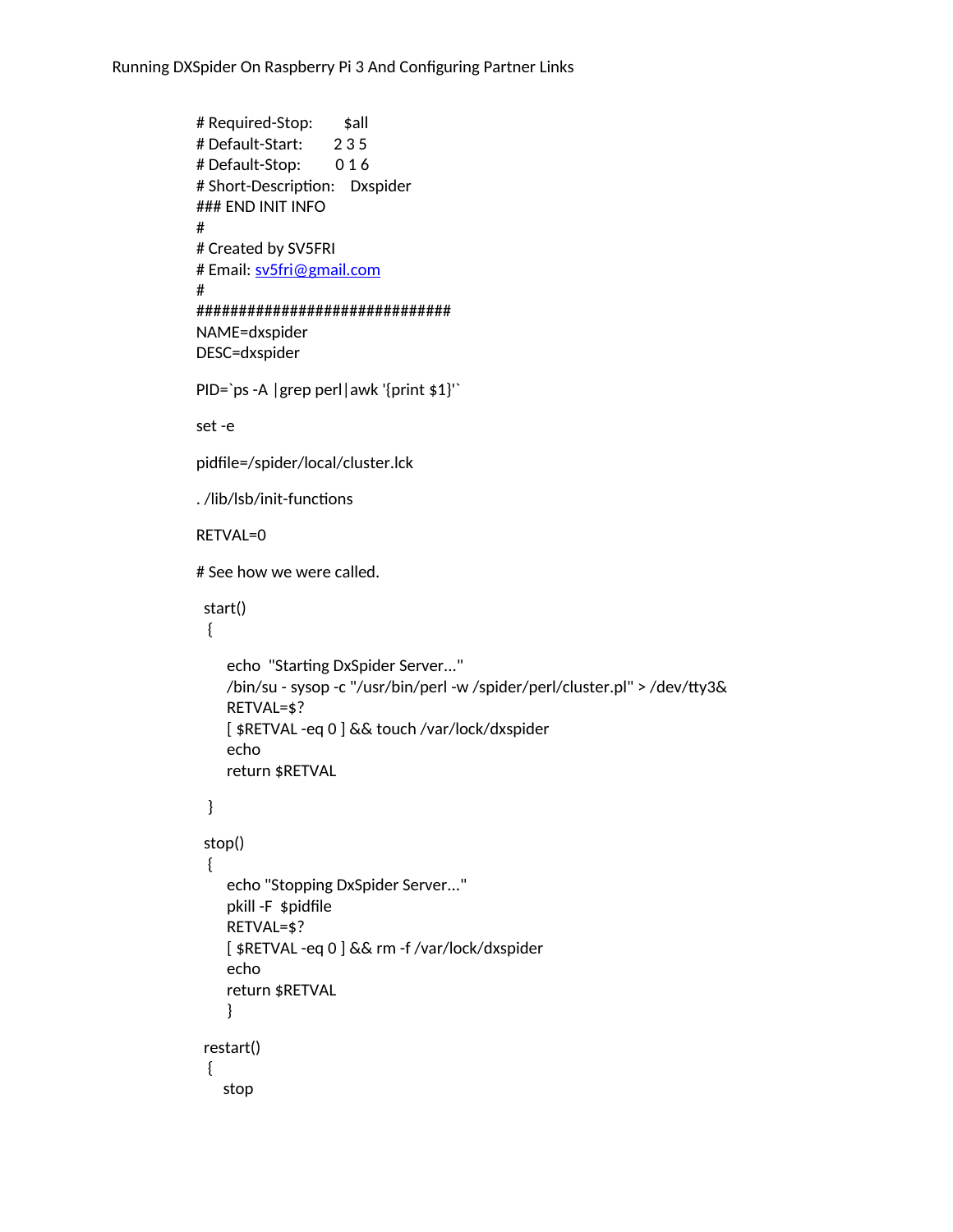```
 start
  }
case "$1" in
  start)
   start
  ;;
  stop)
   stop
  ;;
  restart)
   restart
  ;;
  status)
     if [ -f "$pidfile" ];
      then
          echo "Dxspider is running with pid: $PID"
      else
          echo "Dxspider is stopped..."
# RETVAL=$?
    fi
  ;;
  *)
     echo $"Usage: $0 {start|stop|restart|status}"
     exit $?
     ;;
esac
exit $?
```

```
a. Ctrl X and save the file.
```
## 22. Change permission

```
sudo chmod +x /etc/init.d/dxspider
```
23. Let's install sysv-rc-conf to enable DXSpider to startup automatically on reboot.

sudo apt-get update

sudo apt-get install sysv-rc-conf

24. Run sysv-rc-conf and check off DXSpider to start. Check 2, 3 and 5. Then exit.

sudo sysv-rc-conf

Check DXSpider 2,3 and 5

Exit